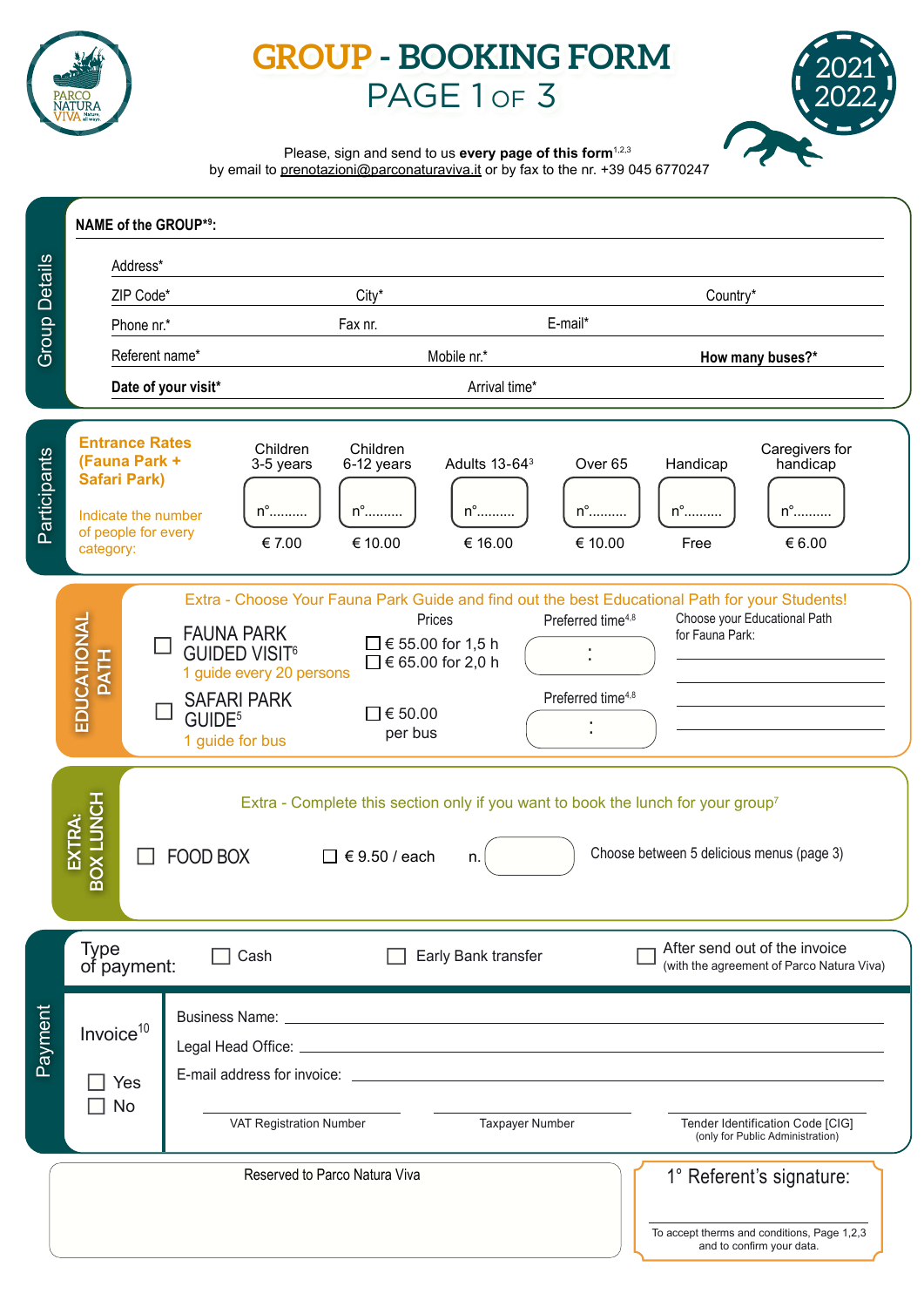

# **GROUP - BOOKING FORM** PAGE 2 OF 3



Please, sign and send to us **every page of this form**<sup>1,2,3</sup> by email to prenotazioni@parconaturaviva.it or by fax to the nr. +39 045 6770247

### **NAME of the GROUP**

## NOTES ON THE PREVIOUS PAGE

1) RATES - Reservations must be received by the Booking Office, from Monday to Friday, in sufficient advance to comply with formalities, to be then assessed together with Company availability (subject in particular to the availability of any guides or lunches). A booking allows you to take advantage of the discounted prices set out on the form.

2) DEPOSIT - Any booking remains optional until receipt of the supporting slip relating to payment of the **deposit**, which must take place within 30 days from date of issuance of the Offer, failing which the booking will be cancelled.

Upon receipt of the Booking Form, the Offer will be sent, setting out the sum to be paid as deposit, which will amount to **10% of the total figure calculated pursuant to the data set out on the form**. Thereafter, it will nevertheless be possible to introduce changes to the data sent or request additional services.

a) Payment of the DEPOSIT must be made to the current banking account: **BCC BANCA DI VERONA - IBAN: IT 25 T 08807 59820 000000011994 - BIC/SWIFT: ICRAITRRBSG** held in the name of Parco Natura Viva Garda Zoological Park srl, specifying, as reason, the **Name of the Group and the Offer number**.

b) Upon receipt of the supporting slip, the Booking Office will send the Confirmation Voucher, to be submitted to the Cashier on the day of the tour.

3) FREE ENTRIES - Our Booking Office will allocate to the adults a free entry for every 15 paying guests. In the event that a lunch is selected it will have to be paid for even in respect of the recipients of free entries.

4) GUIDES - Guided tours are subject to limited availability. The starting time of the guided tour will be set in accordance with staff availability and will be set out on the Confirmation Voucher.

5) SAFARI GUIDE - It is possible to book the Safari Guide only if the group arrives to the Park on board of 1 or more bus. 6) FAUNA PARK GUIDE - The maximum number of participants per guide in the Fauna Park is 20 persons.

7) LUNCH In the event that the lunch option is selected, the attached form headed "Menu Proposal" will have to be filled out. The whole group must choose the same type of menu. Not bookable on saturday, sunday and holiday.

8) CANCELLATIONS - The entire amount of the deposit will be retained in the event of cancellation of the tour less than 5 working days in advance. **Obligation to comply with the timetable** set out on the confirmation voucher for the booked services: if the delay is in excess of 15 minutes – over the time set for the guided tour – the service cannot be ensured and the whole amount of the same will be retained.

9) In the event of booking through an Agency, kindly specify the details of it.

10) INVOICES - The invoicing will be done after the tour, by the Administrative Office of Parco Natura Viva srl, and sent by e-mail. It is absolutely necessary to record all the tax details (please write in block letters).

**N.B.**: if the said details are missing, the invoice will not be issued.

## ACCEPTANCE OF LIABILITY

Each organised group shall have to indicate its own representative to the responsible Park staff, duly providing their identity document on the day of the tour. The group representative shall ensure that all the members abide by the Fauna Park Regulations. The purchase of the ticket implies the acceptance and respect of what is indicated in the Regulation of the Zoological Park (www.parconaturaviva.it/regolamento). For the aforementioned purposes, the group's leader will have to distribute a copy of the map to all group's members.

## NORME ANTI COVID-19

I declare that I have read, understood and taken note of the Anti Covid-19 rules clearly described on our website at the link: www.parconaturaviva.it/news/nuove-norme and to take the necessary measures so that the participants of this group are informed and comply with the rules, in compliance with the Prime Minister's Decree.

Firma per accettazione norme

2° Referent's signature:

and to confirm your data.

Date: To accept therms and conditions, Page 1,2,3

Please, sign and send to us every page of this form<sup>1,2,3</sup>  **by email to prenotazioni@parconaturaviva.it or by fax to the nr. +39 045 6770247**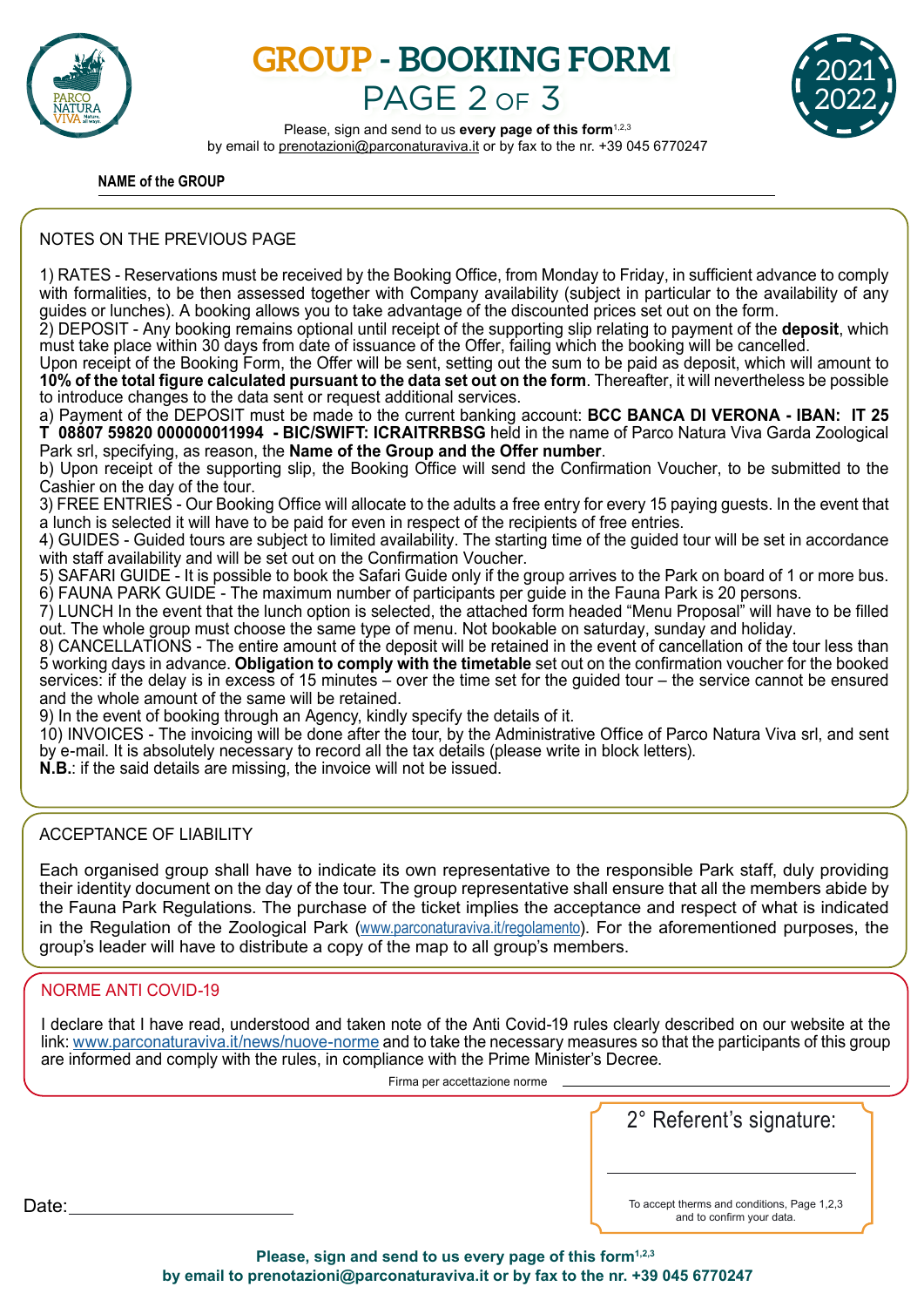### PRIVACY POLICY DISCLOSURE ART. 13 OF THE EUROPEAN REGULATION n. 2016/679 (General Data Protection Regulation)

#### 1. Data Controller

The Data Controller is Parco Natura Viva Garda Zoological Prak S.r.l (P.IVA01771090238) with registered office in Bussolengo (VR), Figara 40, www.parconaturaviva.it. The Data Controller provides the interested party with information on the purposes and methods of processing personal data.

#### 2. Methods of processing personal data

Personal data (personal data, telephone number, email, etc.) are processed on IT media with the aid of computerized or automated tools in compliance with security measures in order to guarantee the integrity, security and confidentiality of the data themselves.

#### 3. Purpose of the processing

The Data Controller will process your personal data for the following purposes:

1) performance of contractual and pre-contractual activities;

2) fulfillment of fiscal or legal obligations;

3) sending emails for information, promotional and advertising purposes.

Personal data will be processed exclusively for purposes strictly connected and instrumental to the fulfillment of the obligations inherent in the aforementioned points. The consent expressed by you is the legal basis of the treatment pursuant to art. 13, paragraph 1), letter c) of the GDPR.

#### 4. Nature of the provision

The provision of your data for the purposes referred to in points 1) and 2) of Article 3 does not require any formal consent as it is preparatory and essential to any contractual or pre-contractual relationship.

The provision of your data for the purposes referred to in points 3) of art. 3 is optional and requires your express consent. Failure to consent will imply the consequences described below: the inability to send emails for information, promotional and advertising purposes.

In any case, if you have given express consent to authorize the Data Controller to pursue the purposes referred to in points 3) of art. 3, will in any case remain free to revoke it by sending a communication to the email address privacy@parconaturaviva.it. Following the opt-out request, the Data Controller will promptly remove and delete the data from the databases used for the processing for the purposes indicated above and to inform, for the same cancellation purposes, any third parties to whom the data have been communicated. The simple receipt of the cancellation request is valid as confirmation of cancellation.

#### 5. Recipients or category of recipients of personal data

The personal data you provide, for the purposes described above, may be brought to the attention of employees and / or collaborators of the Data Controller and communicated to the following subjects:

a) Natura Service S.r.l, Fondazione Arca Onlus, Natura Sviluppo S.r.l, joint data controllers;

b) companies appointed by the Data Controller to carry out the obligations assumed by the latter for the implementation of the treatments provided for the purposes referred to in points 1) and 2) of Article 3;

c) all subjects (including public authorities) who have the right of access to data by virtue of regulatory or administrative measures;

d) companies that provide essential support services for processing and have direct or indirect access to your data;

e) companies appointed by the Data Controller for the processing of data provided for the purposes referred to in points 3), of art.3.

All collaborators or suppliers used by the Data Controller for the processing of your personal data have been properly and legally authorized and responsible for the methods and purposes of the treatments attributed to them and will act in compliance with and in accordance with this information.

The personal data you provide, for the purposes described above, may be transferred to commercial partners for the processing of data provided for the purposes referred to in points 3) of art.3.

The personal data you provide and subsequently processed in relation to the management of the service are not subject to disclosure.

For the subjects indicated in points b), d) and e) only the category of recipients is indicated, as the subject of frequent updates and revisions. Therefore, the interested parties can request the updated list of recipients by contacting the Data Controller through the channels indicated in art. 1 of this information.

#### 6. Data retention times

Your personal data will be kept for the times defined by the reference legislation, which are specified below pursuant to art. 13, paragraph 2, letter a) GDPR:

1) for the purposes indicated in points 1), 2) of Article 3 for the times prescribed by current laws and in any case for a period of not less than 10 (ten) years;

2) for the purposes indicated in points 3) of art. 3 for 2 (two) years from the moment of the consent to the treatment.

#### 7. Exercise of rights by the interested party

Pursuant to articles 13, paragraph 2, letters b) and d), 15, 18, 19 and 21 GDPR, the interested party is informed that he has the right to:

a. Access to personal data: obtain confirmation whether or not processing of data concerning you is in progress and, in this case, access to the following information: the purposes, the categories of data, the recipients, the retention period, the right to lodge a complaint with a supervisory authority, the right to request the rectification or cancellation or limitation of the treatment or opposition to the treatment itself as well as the existence of an automated decision-making process.

b. Request for rectification or cancellation of the same or limitation of the treatments that concern you; "limitation" means the marking of data stored with the aim of limiting its processing in the future.

c. Opposition to processing: to oppose for reasons connected with your particular situation to the processing of data for the execution of a task in the public interest or for the pursuit of a legitimate interest of the Data Controller.

d. Data portability: in the case of automated processing carried out on the basis of consent or in execution of a contract, to receive the data concerning you in a structured format, commonly used and readable by an automatic device; in particular, the data will be provided to you by the Data Controller in .xml format.

e. Revocation of consent to the processing for marketing purposes, both direct and indirect, market research and profiling; the exercise of this right does not in any way affect the lawfulness of the processing carried out before the revocation.

f. Propose a complaint pursuant to art. 77 GDPR to the competent supervisory authority based on your usual residence, workplace or place of violation of your rights; for Italy, the Guarantor for the protection of personal data is competent, which can be contacted through the contact details shown on the website www.garanteprivacy.it

The aforementioned rights may be exercised by sending a specific request to the Data Controller through the contact channels indicated in art. 1 of this information. Requests relating to the exercise of your rights will be processed without undue delay and, in any case, within one month of the request; only in cases of particular complexity and in the number of requests can this term be extended by a further 2 (two) months.

It informs itself specifically and separately, as required by art. 21 GDPR that if personal data are processed for marketing purposes, the interested party has the right to object at any time and that if the interested party opposes the processing, personal data can no longer be processed for these purposes.

The exercise of rights is not subject to any form constraint and is free of charge. The email address for exercising the rights is privacy@parconaturaviva.it

#### Consent of the interested party

The undersigned, having read the information provided pursuant to EU Reg. 2016/679, declares to have understood the purposes and methods of the processing described therein.

#### I give my consent:

3) sending emails for information, promotional and advertising purposes  $\square$  Yes  $\square$  No



Place and date Signature